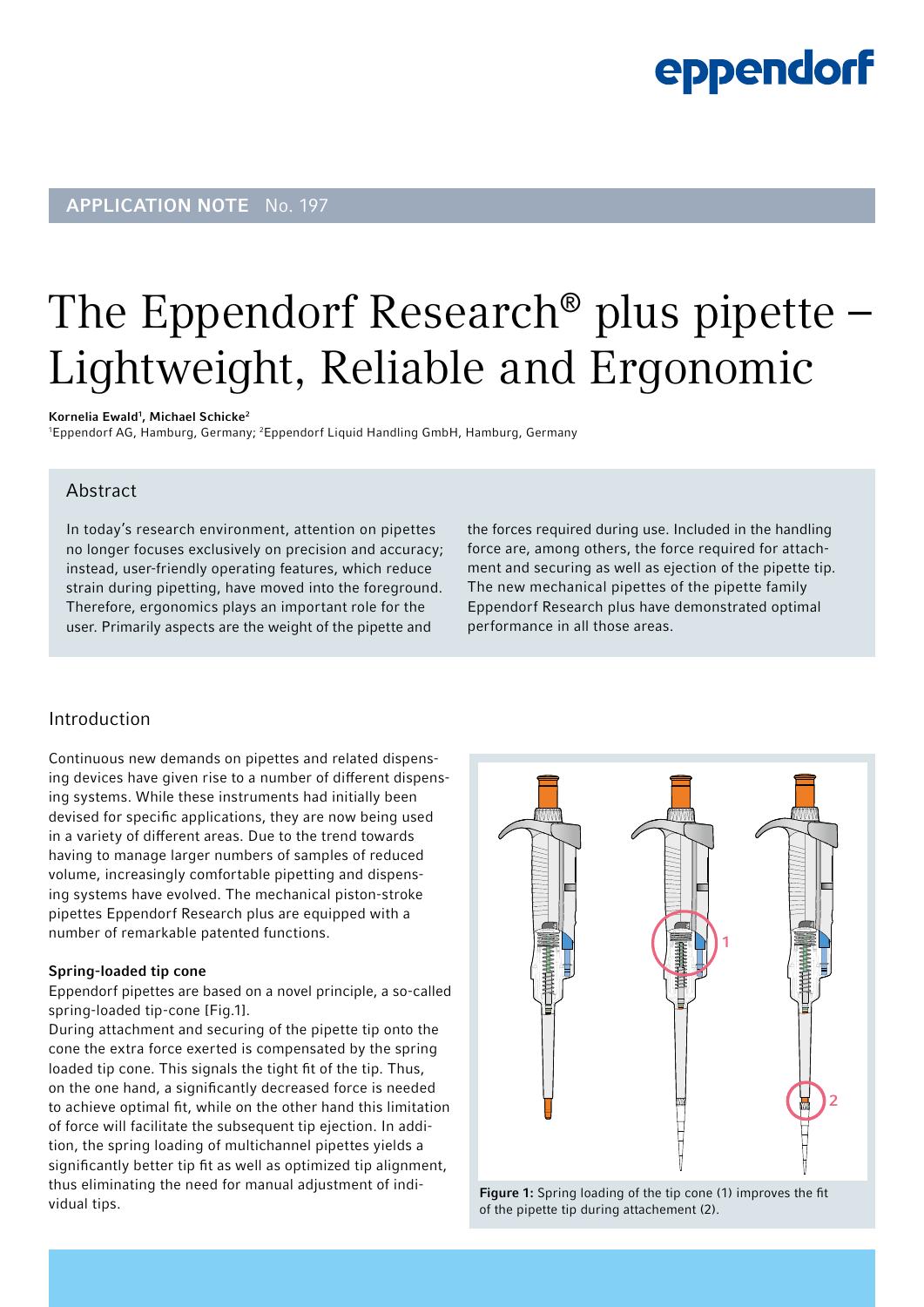## eppendorf

#### Forces and weight

In comparison with the predecessor model, the Eppendorf Research, the pipetting forces and extra stroke forces of the Research plus pipettes are reduced [Fig. 2 and 3].





Figure 3: Comparison of blow out forces (1 kg =  $\degree$  9.81 N) The columns show the pipetting forces (lower part) and the blow out forces (upper part). Reference: Eppendorf AG, Quality Assurance, data determined

using Zwick force transducer, Zwick/Roell model Z005

Furthermore, the ejection force was measured for each pipettes with the assigned pipette tip at an obtainable attachement force of 50 N [Fig. 5]. With the Research plus, this attachement force (50 N) cannot be reached due to the spring loaded tip cone. As a result, the tip can not be forced onto the cone. This ensures low ejection forces regardless of the force applied for tip attachment.



Figure 4: Ejection force at an obtainable attachment force of 50 N

In comparison with pipettes, the Research plus pipette has become much lighter [Fig. 5].

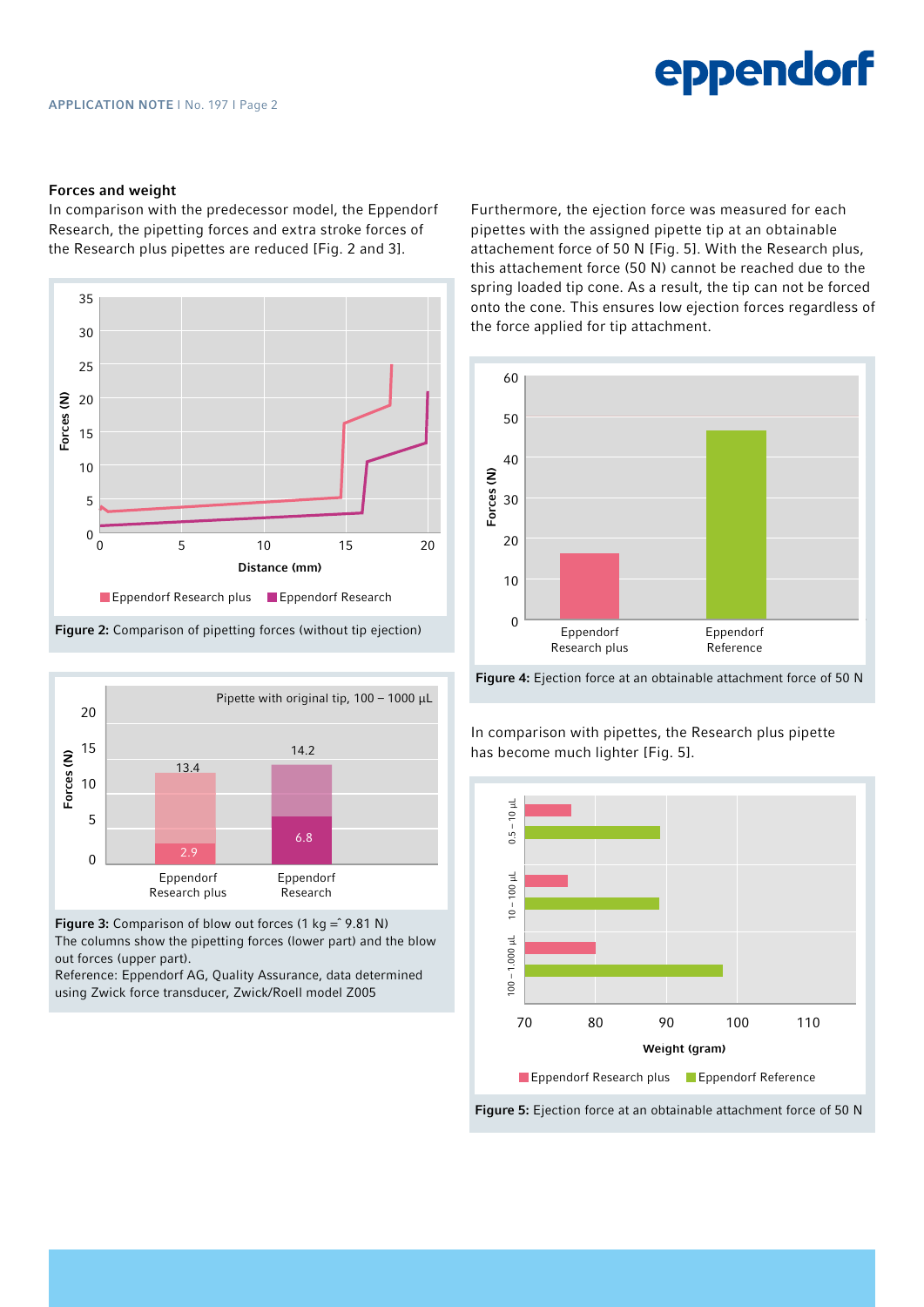# eppendorf

#### Novel piston material

In order to reduce the handling forces as well as the weight of the Research plus pipettes, high quality synthetic materials were used in the production of pipette pistons of the 20 μL (yellow) to 10 mL volume range. The material PPS (polyphenylene sulfide, Fortron) was used for the cylinder, the piston rod is made from PEI (polyetherimide), and the washer is made from EPDM (ethylene-propylene-dienerubber). Through the use of these tried and tested materials, in combination with the novel method of production of the pipette piston, an extremely easy forward and backward sliding of the piston was achieved. All synthetic materials used were subjected to chemical resistance testing over an extended period of time (100,000 strokes) using different substances, such as ethanol, acetone, concentrated hydrochloric acid and nitric acid. During this test phase, all plastics demonstrated very good chemical resistance. For more information about the resistance against chemicals and decontaminating reagents please refer to chemical resistance tables on www.eppendorf.com.

Furthermore, they showed high temperature resistance. The pistons of pipettes of the volume range 0.1–20 μL (gray) are made from corrosion-free vanadium steel, as in previous generations.

#### Reliability test

In the context of the reliability test, the following tests listed below were performed with the Research plus pipettes:

- > 100,000 x tip attachment
- > 100,000 x tip ejection strokes
- > 200,000 x strokes including excess stroke
- > 50,000 x volume adjustment
- > 250 x pulling off of the ejection case
- > 200 x detachment and re-attachment of the lower part
- > 175 autoclave cycles (121 °C, 1 bar, 20 min.)

The number of respective tests chosen corresponds to an average 5 year use of the pipette. Additional tests included change of the adjustment, falling tests and gravimetric tests according to EN ISO 8655. The results showed that the new pipette family by Eppendorf meets testing requirements in all capacities and did not show any signs of damage or impairment following testing.

In the meantime, the function as a precision measuring device is only one demand placed upon a pipette. In the future, other additional features of a pipette will be important factors in deciding whether a certain pipette is suitable for specific applications.

The Research plus pipette meets present and future requirements, such as reduction of handling force and weight, as well as tip attachment force in a unique fashion. In summary, its design and ergonomics are definitely forward-looking.